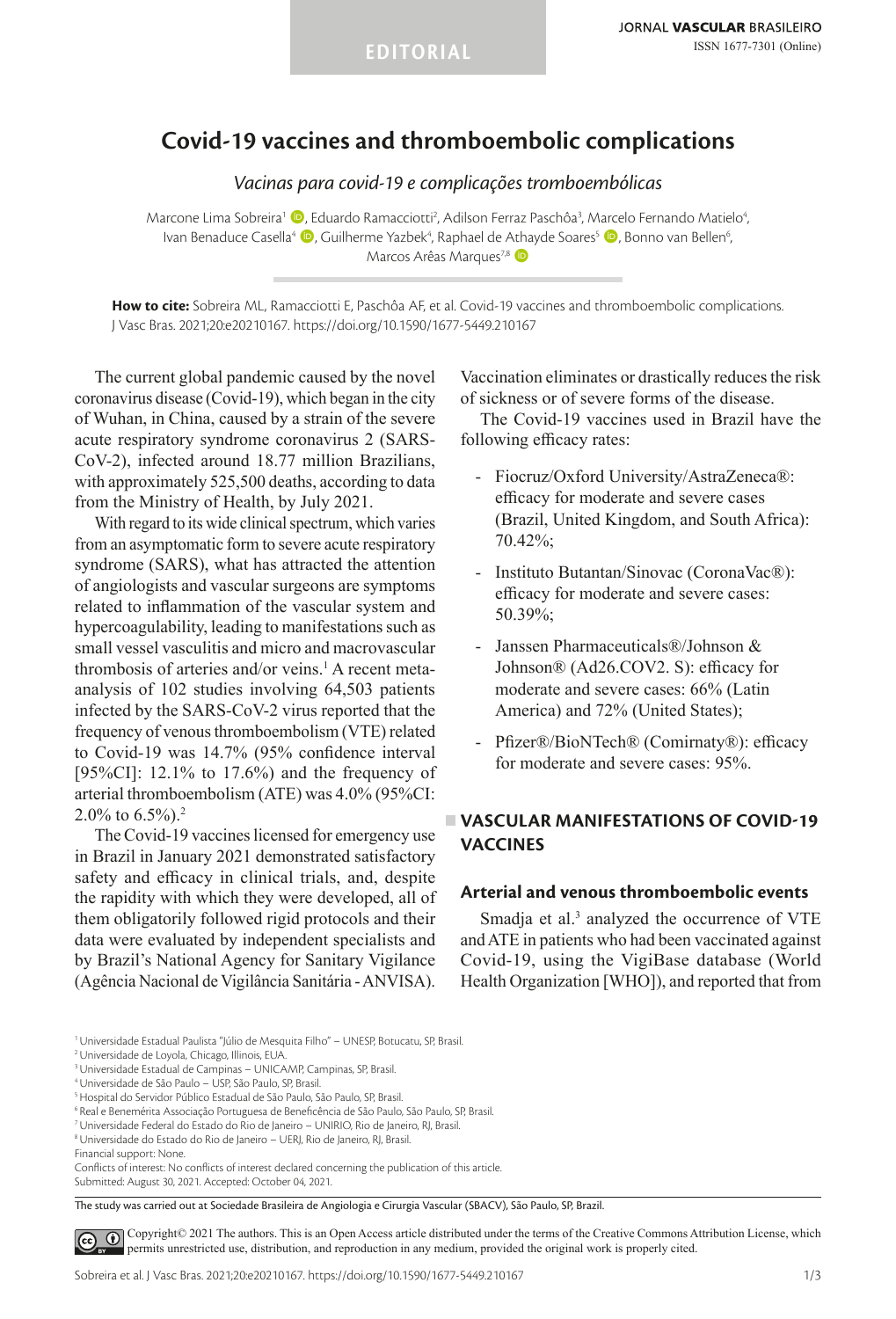December 13, 2020 to March 16, 2021 (94 days), there were 2,169 thrombotic events (795 venous and 1,374 arterial) among the 361,734,967 people who had been vaccinated, breaking down as 1,194 in people vaccinated with Pfizer®, 333 in those vaccinated with Moderna®, and 642 in people vaccinated with AstraZeneca®. The rate of notification of cases of VTE and ATE over that period for the total number of people vaccinated was 0.21 (95%CI: 0.19% to 0.22%) cases of thrombotic events per 1 million people vaccinated/day. For VTE and ATE, the rates were, respectively, 0.075 (95%CI: 0.07% to 0.08%) and 0.13 (95%CI: 0.12% to 0.14%) cases per 1 million people vaccinated/day. In Brazil, the rate was 0.89 events for each 100,000 doses administered, which is lower than the expected rate for the general population. As such, the risk-benefit profile of the vaccine is still favorable for these events.4

### **Thrombosis with Thrombocytopenia Syndrome (TTS)**

Rare cases of thrombocytopenia were also reported and, despite the favorable risk-benefit profile, some European countries decided to no longer recommend the AstraZeneca® vaccine for women younger than 55 or 60 years.4 The plausible explanation for the combination of VTE in atypical venous sites (cerebral and splanchnic veins) with thrombocytopenia is that an immune response is being triggered against platelet factor 4, leading to a major increase in activation and consumption of platelets, similar to heparin-induced thrombocytopenia in people who have not previously been exposed to heparins. D-dimer levels tend to be greatly elevated, but with normal fibrinogen levels.<sup>5,6</sup> These thromboses occur around 4 to 24 days after administration of the vaccine<sup>5</sup> and predominantly in women aged 20 to 50 years of age.<sup>5,6</sup> Clinical status tends to be severe and there are reports of mortality exceeding 50%.<sup>5,6</sup>

Both the WHO and the European Medicines Agency published favorable opinions, stating that these events are extremely rare and that the benefits of the AstraZeneca® vaccine (reducing morbidity and mortality related to Covid-19) greatly outweigh its potential risks, reiterating the importance of vaccination. Moreover, administration of the vaccine was resumed in the European countries that had suspended it. It should be pointed out that thromboembolic events occur naturally and frequently in the general population, regardless of vaccination.

In general, the number of serious thrombotic events associated with the AstraZeneca® vaccine varied from 5.5 to 7.6 per million people vaccinated, illustrating the rarity of these events.<sup>7,8</sup> Mathematical models estimate that the risk of thrombosis associated with this vaccine decreases as age increases, falling from an initial baseline of 1.9 per 100 thousand vaccinated people aged 20 to 29 years to 0.4 per 100 thousand vaccinated people over the age of 80.9

Up to April of 2021, 7.98 million doses of the Janssen® vaccine had been administered, with just 15 confirmed cases of TTS,<sup>7</sup> with greatest incidence among female patients in the under-50 age group. To date, the Food and Drug Administration recommends continuing to administer the Janssen® vaccine to all age groups, irrespective of sex, with the observation that its information leaflet should mention the risk of TTS in female patients less than 50 years old.10

Although there are few reports of adverse events related to the Sputnik V® vaccine, which is not yet being used in Brazil, it employs similar technology to the AstraZeneca® and Janssen® vaccines, which are both associated with TTS, which increases the likelihood that it would have the same side effects.<sup>11</sup> However, in a phase 3 trial with 21,977 randomized adults, just one patient developed VTE, probably related to a preexisting comorbidity.<sup>12</sup> There were no reports of VTE or ATE in a real-life study of Sputnik V®.<sup>13</sup>

Finally, TTS should be suspected in patients with thromboembolic events associated with thrombocytopenia  $(\leq 150,000/\text{mm}^3)$  within 28 days of vaccination. Clinical management should avoid use of any type of heparin, preferring direct action oral anticoagulants or fondaparinux. In more severe cases, intravenous human immunoglobulin can be used. Corticosteroids should also be considered if administration of human immunoglobulin is delayed.<sup>10</sup>

### **REFERENCES**

- 1. Sobreira ML, Marques MA. A panaceia dos anticoagulantes na infecção pela COVID-19. J Vasc Bras. 2020;19:e20200063. [http://](https://doi.org/10.1590/1677-5449.200063) [dx.doi.org/10.1590/1677-5449.200063](https://doi.org/10.1590/1677-5449.200063)[. PMid:34178080.](https://www.ncbi.nlm.nih.gov/entrez/query.fcgi?cmd=Retrieve&db=PubMed&list_uids=34178080&dopt=Abstract)
- 2. Tan BK, Mainbourg S, Friggeri A, et al. Arterial and venous thromboembolism in COVID-19: a study-level metanalysis. Thorax. 2021;(10):1-10. [http://dx.doi.org/10.1136/thoraxjnl-2020-215383](https://doi.org/10.1136/thoraxjnl-2020-215383).
- 3. Smadja DM, Yue Q-Y, Chocron R, Sanchez O, Lillo-Le Louet A. Vaccination against COVID-19: insight from arterial and venous thrombosis occurrence using data from VigiBase. Eur Respir J. 2021;58(1):2100956. [http://dx.doi.org/10.1183/13993003.00956-](https://doi.org/10.1183/13993003.00956-2021) [2021](https://doi.org/10.1183/13993003.00956-2021). [PMid:33863748.](https://www.ncbi.nlm.nih.gov/entrez/query.fcgi?cmd=Retrieve&db=PubMed&list_uids=33863748&dopt=Abstract)
- 4. Brasil. Ministério da Saúde. Nota técnica nº 441/2021-CGPNI/ DEIDT/SVS/MS [Internet]. 2021 [citado 2021 ago 30]. file:///C:/ Users/marcos.marques/Downloads/nota-tecnica-441-2021-cgpnideidt-svs-ms%20(1).pdf
- 5. Greinacher A, Thiele T, Warkentin TE, Weisser K, Kyrle PA, Eichinger S. Thrombotic thrombocytopenia after ChAdOx1 nCov-19 vaccination. N Engl J Med. 2021;384(22):2092-101. [http://dx.doi.](https://doi.org/10.1056/NEJMoa2104840) [org/10.1056/NEJMoa2104840](https://doi.org/10.1056/NEJMoa2104840)[. PMid:33835769.](https://www.ncbi.nlm.nih.gov/entrez/query.fcgi?cmd=Retrieve&db=PubMed&list_uids=33835769&dopt=Abstract)
- 6. Schultz NH, Sørvoll IH, Michelsen AE, et al. Thrombosis and Thrombocytopenia after ChAdOx1 nCoV-19 Vaccination. N